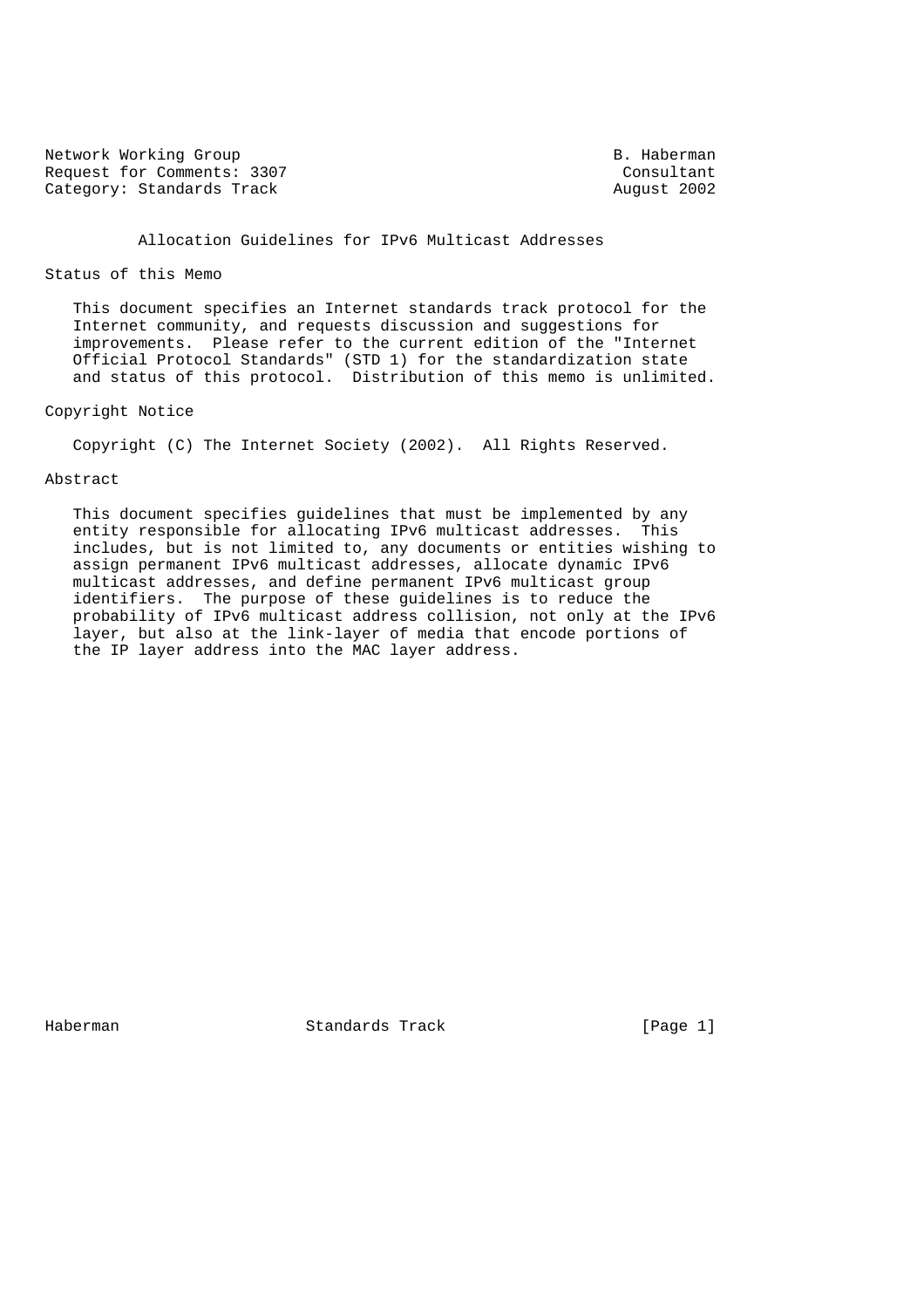Table of Contents

| $\mathcal{P}$                                   |  |
|-------------------------------------------------|--|
|                                                 |  |
|                                                 |  |
| Permanent IPv6 Multicast Addresses4<br>4 1      |  |
| 4.2 Permanent IPv6 Multicast Group Identifiers4 |  |
| 4.3 Dynamic IPv6 Multicast Addresses4           |  |
|                                                 |  |
|                                                 |  |
|                                                 |  |
|                                                 |  |
|                                                 |  |
|                                                 |  |
|                                                 |  |
|                                                 |  |

#### 1. Terminology

 The key words "MUST", "MUST NOT", "REQUIRED", "SHALL", "SHALL NOT", "SHOULD", "SHOULD NOT", "RECOMMENDED", "MAY", and "OPTIONAL" in this document are to be interpreted as described in [RFC 2119].

 The term "group ID", throughout this document, conforms to the definition contained in [UNIMCAST], that is, the low-order 32 bits of the IPv6 multicast address.

# 2. Introduction

 This document specifies guidelines that MUST be implemented by any entity responsible for allocating IPv6 multicast addresses. This includes, but is not limited to, any documents or entities wishing to assign permanent IPv6 multicast addresses, allocate dynamic IPv6 multicast addresses, and define permanent IPv6 multicast group identifiers. The purpose of these guidelines is to reduce the probability of IPv6 multicast address collision, not only at the IPv6 layer, but also at the link-layer of media that encode portions of the IP layer address into the link-layer address.

 With the current IPv6 address architecture [ADDRARCH] and the extension to the multicast address architecture specified in [UNIMCAST], a set of guidelines is needed for entities assigning any flavor of IPv6 multicast addresses.

 The current approach of several physical media [RFC 2464][RFC 2467] is to map a portion of the IPv6 multicast address into a link-layer destination address. This is accomplished by taking the low order 32

Haberman Standards Track [Page 2]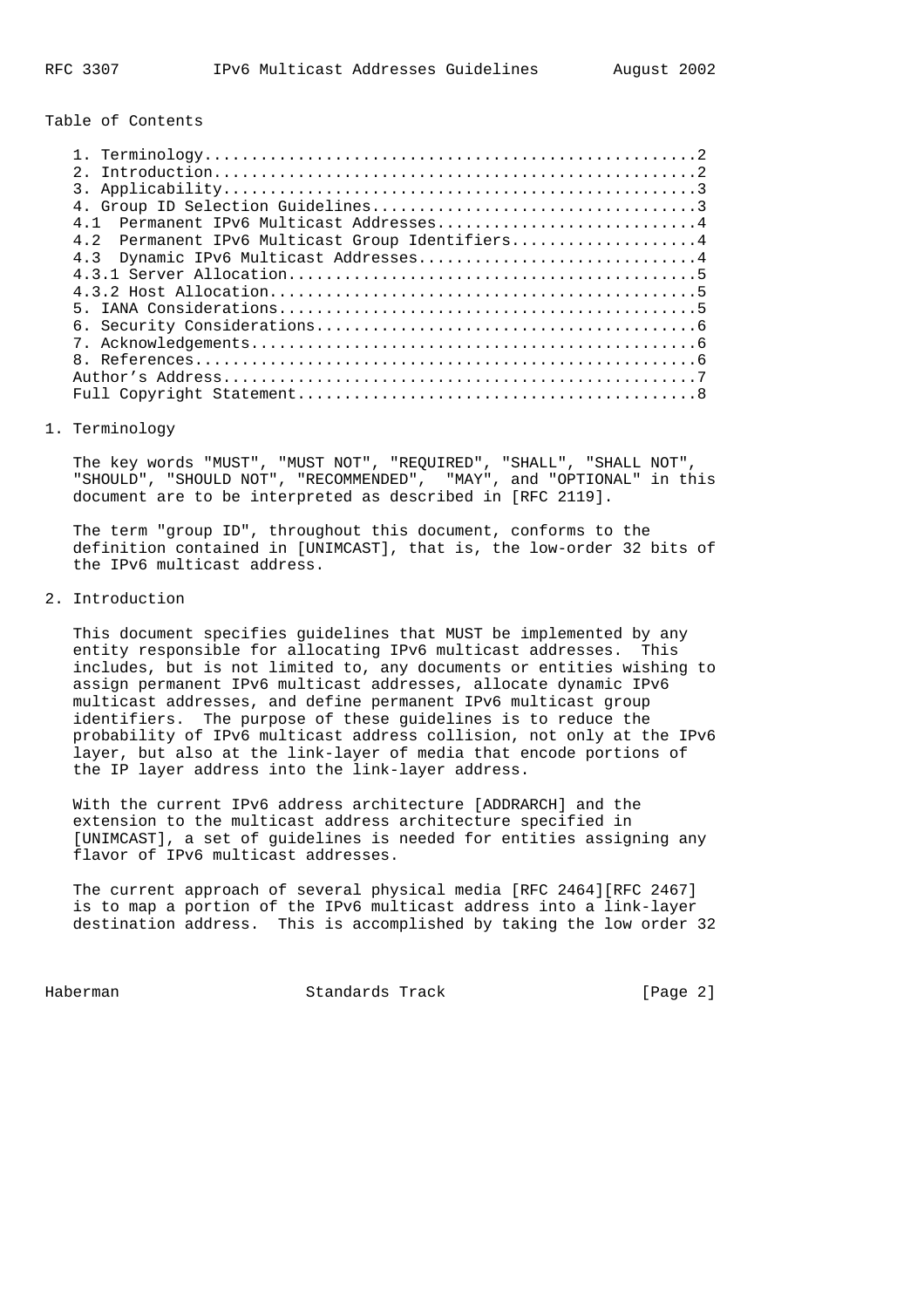bits (henceforth called the group ID) of the IPv6 multicast address and including them in the link-layer destination address. Group IDs, less than or equal to, 32 bits long will generate unique link-layer addresses within a given multicast scope.

 These guidelines specify how the group ID of the IPv6 multicast address are chosen and assigned. The guidelines specify several mechanisms that can be used to determine the group ID of the multicast address, based on the type of allocation being done.

3. Applicability

 These guidelines are designed to be used in any environment in which IPv6 multicast addresses are delegated, assigned, or selected. These guidelines are not limited to use by MADCAP [RFC 2730] servers. The following is a non-exhaustive list of applications of these guidelines:

- Source-specific multicast application servers can generate an SSM group address by generating a 96-bit multicast prefix, as defined in [UNIMCAST] (i.e. FF3x::/96) and concatenating that with a group ID, as defined in this document.
- A MADCAP server allocates IPv6 multicast addresses conforming to section 2.7 of [ADDRARCH], creating the group ID using the rules defined in this document.
- Nodes supplying multicast services in a zeroconf environment generate multicast addresses without the need of centralized control.
- IANA can assign permanent multicast addresses to fulfill requests via the protocol standardization process.
- 4. Group ID Selection Guidelines

 The Group ID selection process allows for three types of multicast address assignments. These are permanent IPv6 multicast addresses, dynamic IPv6 multicast addresses, and permanent IPv6 multicast group IDs. The following guidelines assume that the prefix of the multicast address has been initialized according to [ADDRARCH] or [UNIMCAST].

Haberman **Standards Track** [Page 3]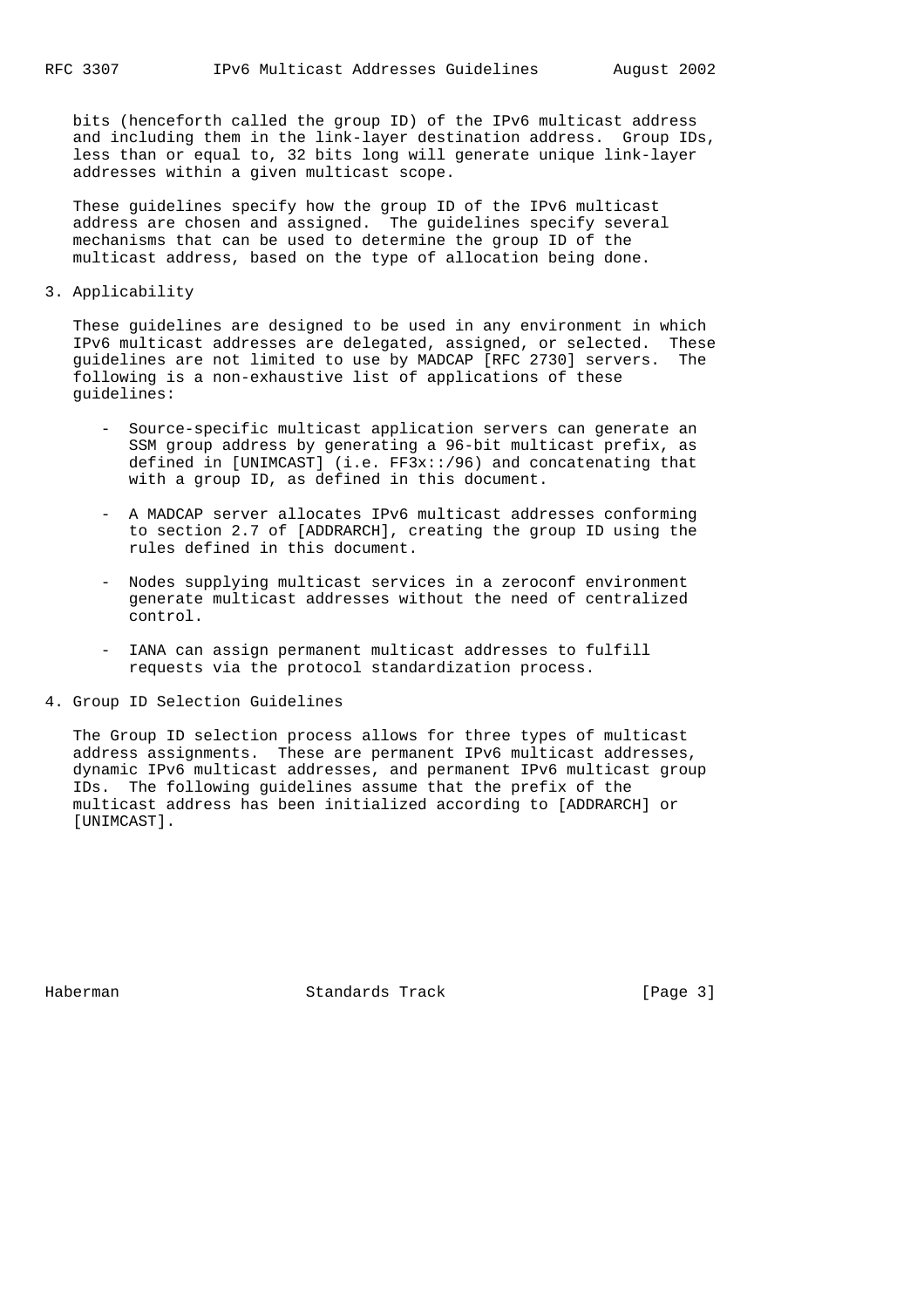## 4.1 Permanent IPv6 Multicast Addresses

 Permanent multicast addresses, like those defined in [RFC 2375], are allocated by IANA. These addresses will be assigned with group ID's, in the range of 0x00000001 to 0x3FFFFFFF, on an Expert Review basis.

 Multicast addresses assigned by IANA MUST have the T bit set to 0 and the P bit set to 0.

#### 4.2 Permanent IPv6 Multicast Group Identifiers

 Permanent group IDs allow for a global identifier of a particular service (e.g. Network Time Protocol (NTP) being assigned the group ID 0x40404040). The use of permanent group IDs differs from permanent multicast addresses in that a permanent group ID offers a global identifier for a service being offered by numerous servers.

 As an example, consider the NTP example group ID of 0x40404040. An NTP client would be able to access multiple servers and multiple scopes. That is, the NTP client will know that the group ID 0x40404040 identifies an NTP multicast stream regardless of the upper 96 bits of the multicast address.

 Permanent group IDs are allocated on an Expert Review basis, in the range 0x40000000 to 0x7FFFFFFF. These permanent group IDs are meant to be used in IPv6 multicast addresses, defined in [UNIMCAST].

# 4.3 Dynamic IPv6 Multicast Addresses

 Dynamic IPv6 multicast addresses can be allocated by an allocation server or by an end-host. Regardless of the allocation mechanism, all dynamically allocated IPv6 multicast addresses MUST have the T bit set to 1. This will distinguish the dynamically allocated addresses from the permanently assigned multicast addresses, defined in [RFC 2375], at the link-layer on any media that maps the lower portion of the IPv6 multicast address into a link-layer address. It should be noted that the high-order bit of the Group ID will be the same value as the T flag.

 As an example, the permanent IPv6 multicast address FF02::9 maps to an Ethernet group address of 33-33-00-00-00-09. A dynamically allocated IPv6 multicast address of FF32::8000:9 would map to the Ethernet group address 33-33-80-00-00-09.

Haberman **Standards Track** [Page 4]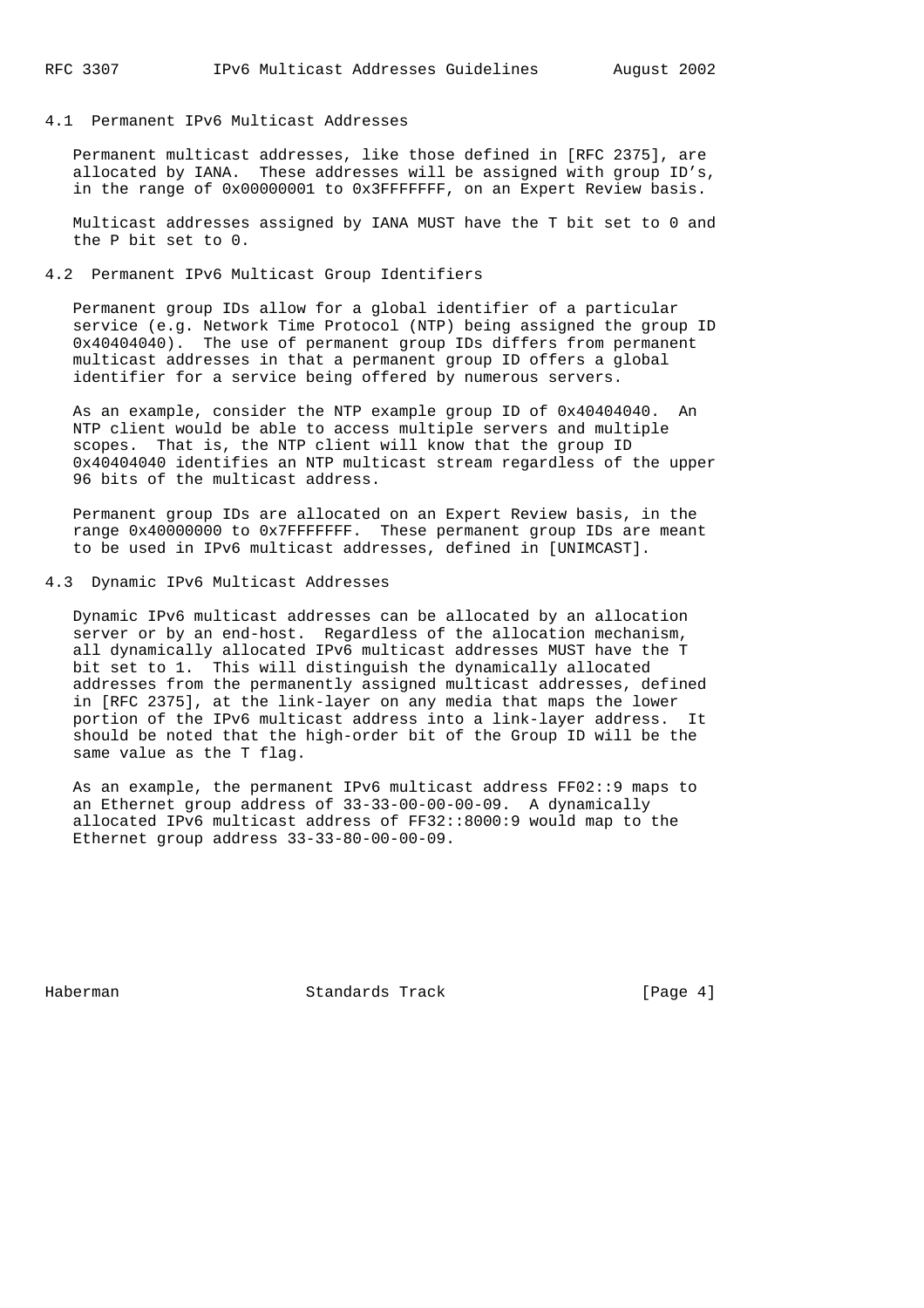# 4.3.1 Server Allocation

 The allocation of IPv6 multicast addresses, by a server, is defined in [RFC 2730]. Address management is the responsibility of the allocation protocol and outside the scope of this document. Allocation servers MUST use the group ID range 0x80000000 to 0xFFFFFFFF.

# 4.3.2 Host Allocation

 Host-based allocation allows hosts to self-select IPv6 multicast addresses. One example of host-based allocation is the Zeroconf Multicast Address Allocation Protocol [ZMAAPDOC]. Issues with collision detection, claim notification, etc. are outside the scope of this document and the responsibility of the protocol being used, such as [ZMAAPDOC].

 The group ID portion of the address is created using either a pseudo-random 32-bit number or a 32-bit number created using the guidelines in [RFC 1750]. The generated group ID MUST fall in the range 0x80000000 to 0xFFFFFFFF. This can be accomplished by setting the high-order bit of the generated number to 1.

#### 5. IANA Considerations

 This document requests the creation of a new registry maintained by IANA. This new registry will maintain permanent group ID values. The premise of this new registry is to allow for permanent group IDs to be used across multiple domains utilizing the multicast address architecture defined in [UNIMCAST]. The permanent group IDs will fall in the range 0x40000000 to 0x7FFFFFFF.

 In addition, this document also defines rules for the allocation of permanent IPv6 multicast addresses by IANA. These rules specify different ranges for multicast addresses that are IPv6-only and for IPv6 multicast addresses that have corresponding IPv4 multicast addresses.

Following the policies outlined in [RFC 2434]:

 - Permanent IPv6 multicast addresses with corresponding IPv4 multicast addresses, like those defined in [RFC 2375], are allocated with group ID's in the range of 1 to 0x3FFFFFFF on an Expert Review basis, see Section 4.1.

Haberman **Standards Track** [Page 5]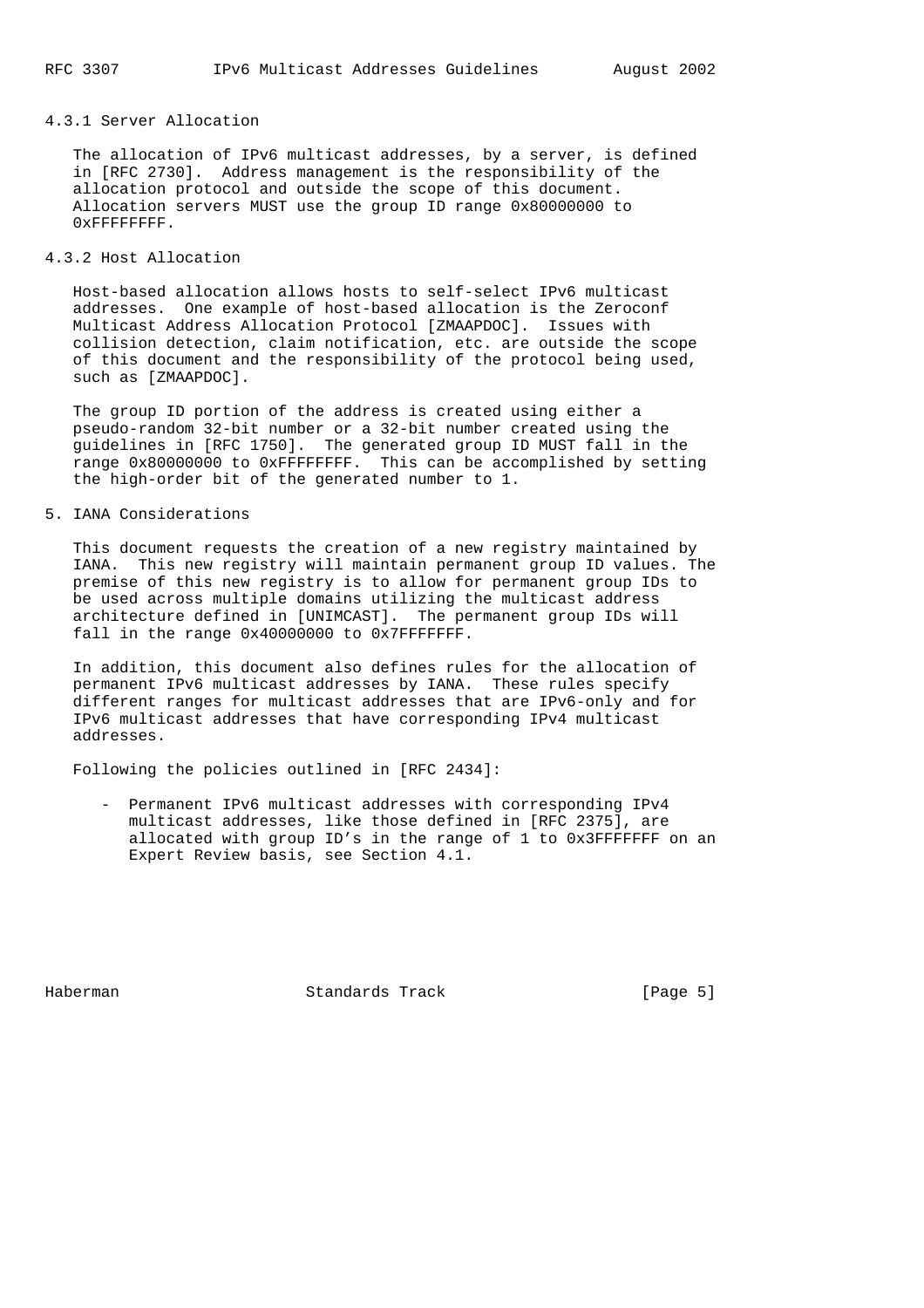- Permanent IPv6-only multicast addresses are allocated with group ID's in the range 0x100 to 0x3FFFFFFF on an Expert Review basis.
- Permanent group ID's are allocated on an Expert Review basis in the range 0x40000000 to 0x7FFFFFFF, see Section 4.2.
- The range 0x80000000 to 0xFFFFFFFF is reserved for use by dynamic multicast address allocation mechanisms, see Section 4.3.

 All approved requests for a permanent IPv6 multicast address will result in the assignment of a unique group ID which shall be reserved in all valid IPv6 multicast scopes.

6. Security Considerations

 The allocation mechanisms described in this document do not alter the security properties of either the Any Source or Source Specific multicast service models of IPv4 and IPv6.

 The potential to allocate large blocks of addresses can lead to Denial-of-Service attacks. A more in-depth discussion of the security issues surrounding dynamic allocation of multicast addresses can be found in [RFC 2908].

7. Acknowledgements

 The author would like to thank Dave Thaler, Steve Deering, Allison Mankin, Thomas Narten, and Erik Nordmark for their thorough review of this document.

- 8. References
	- [RFC 2026] Bradner, S., "The Internet Standards Process -- Revision 3", BCP 9, RFC 2026, October 1996.
	- [UNIMCAST] Haberman, B. and D. Thaler, "Unicast Prefix-based IPv6 Multicast Addresses", RFC 3306, June 2002.
	- [ADDRARCH] Hinden, R. and S. Deering, "IP Version 6 Addressing Architecture", RFC 2373, July 1998.
	- [RFC 2119] Bradner, S., "Key words for use in RFCs to Indicate Requirement Levels", BCP 14, RFC 2119, March 1999.
	- [RFC 2730] Hanna, S., Patel, B. and M. Shah, "Multicast Address Dynamic Client Allocation Protocol (MADCAP)", RFC 2730, December 1999.

Haberman **Standards Track** [Page 6]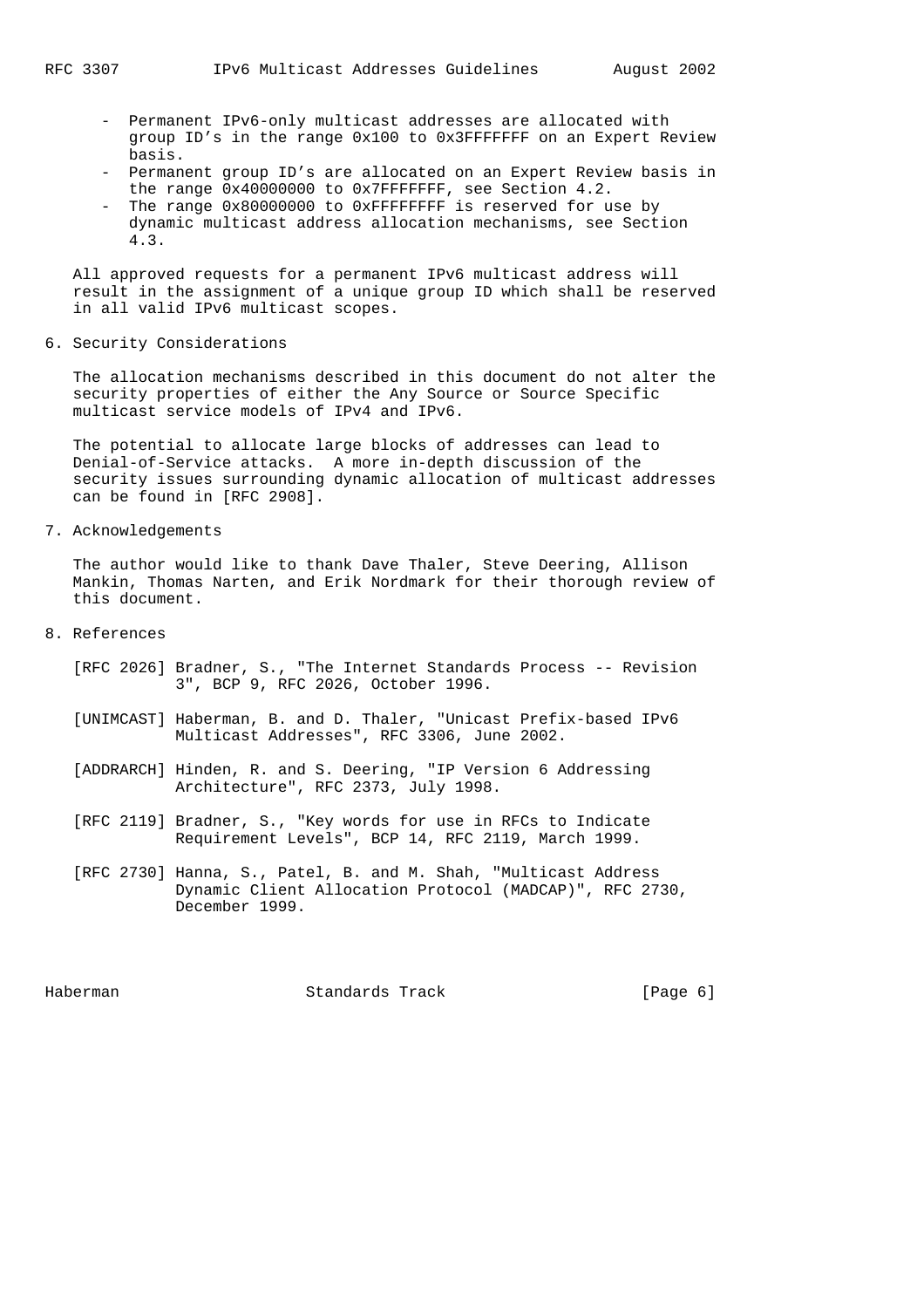- [RFC 2464] Crawford, M., "Transmission of IPv6 Packets over Ethernet Networks", RFC 2464, December 1998.
- [RFC 2467] Crawford, M., "Transmission of IPv6 over FDDI Networks", RFC 2467, December 1998.
- [RFC 1750] Eastlake, D., Crocker, S. and J. Schiller, "Randomness Recommendations for Security", RFC 1750, December 1994.
- [RFC 2375] Hinden, R. and S. Deering, "IPv6 Multicast Address Assignments", RFC 2375, July 1998.
- [RFC 2908] Thaler, D., Handley, M. and D. Estrin, "The Internet Multicast Address Allocation Architecture", RFC 2908, September 2000.
- [ZMAAPDOC] Catrina, et al, "Zeroconf Multicast Address Allocation Protocol (ZMAAP)", Work In Progress.

Author's Address

 Brian Haberman Consultant Phone: 1-919-949-4828 EMail: bkhabs@nc.rr.com

Haberman **Standards Track** [Page 7]